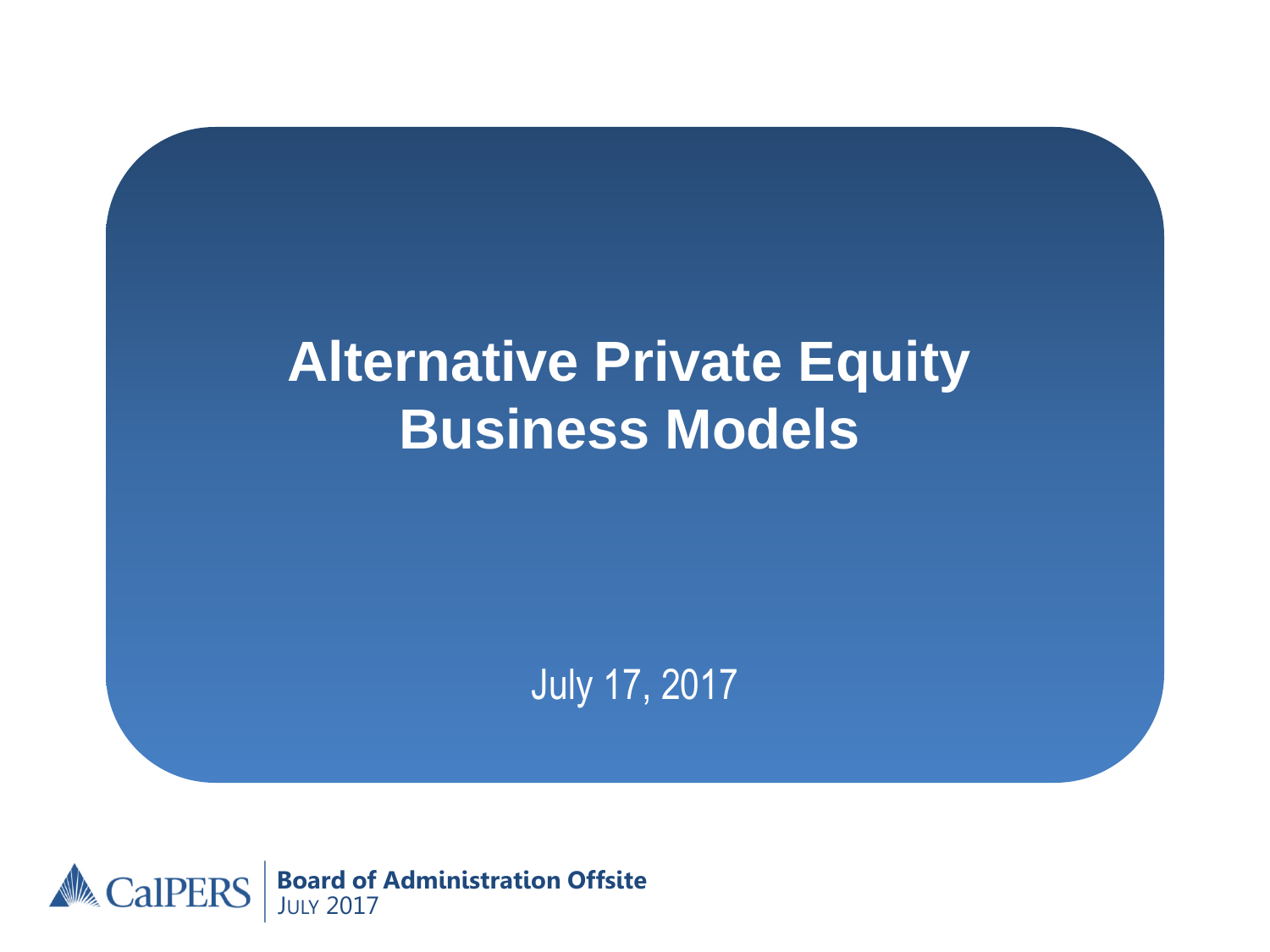## Agenda

- Initial strategic review of Private Equity at CalPERS
- Role of emerging managers and value of diversity
- Potential future states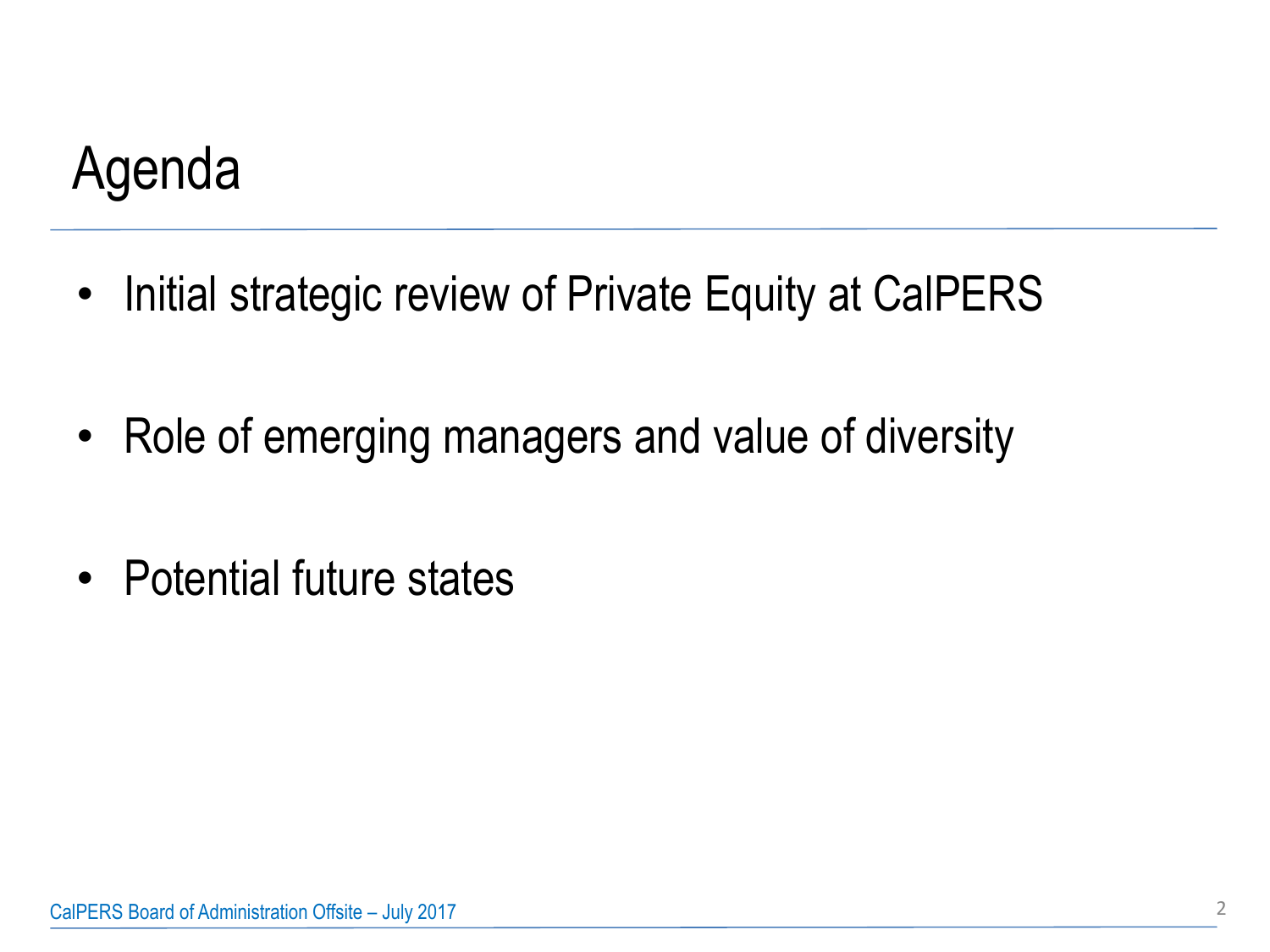

PE Holdings as a % of the Total Fund



Commitment by Vintage Year **Annual Net Cash Flow** 



**Excess Return of Private Equity over Public Equity**

Data sources: FTSE All World (Bloomberg), Russell 3000 (Bloomberg) and Private Equity Index (SSGX) using quarterly horizon return data from Q4 1996 to Q2 2016



#### **Total Value to Paid in Capital by Vintage Year**

CalPERS Board of Administration Offsite – July 2017 3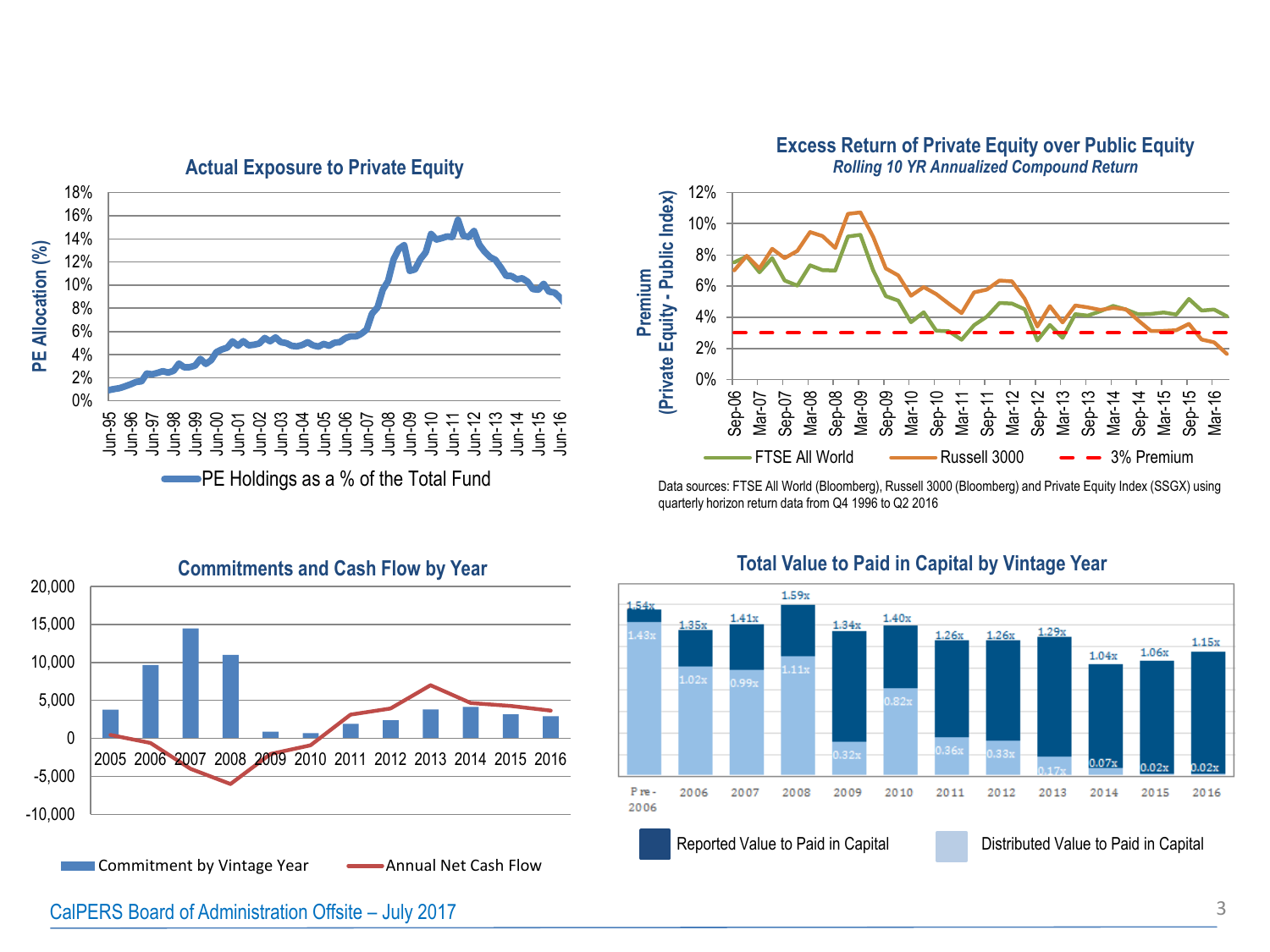#### Past Initiatives

| ID             | Project/Initiative                         | Name/Description                                                                                               |
|----------------|--------------------------------------------|----------------------------------------------------------------------------------------------------------------|
| $\overline{A}$ | <b>Listed PE</b>                           | Conversus                                                                                                      |
| B              | Corporate Partnering                       | Comcast (B1), Enron/JEDI (B2, B3)                                                                              |
| C.             | Follow-on Corporate Partner Fund           | PCG Corporate Partners (C1, C2)                                                                                |
| D              | <b>GP</b> Investments                      | Carlyle (D1), TWP (D2), TPG (D3), Yucaipa (D4), Apollo (D5), Centinela (D6), HEP (D7), Silver Lake (D8)        |
| Е              | Seeding New FoF                            | Grove Street (E1), Asia Alt (E2), Centinela (E3), EM Alternatives (E4), HEP (E5), PCG Int'l (57 Stars) (E6)    |
|                | Theme Initiatives                          | Entering Venture Capital (F1), Clean Tech (F2), HEP (F3), CA Initiative (F4, F5), CA Initiative Mezzanine (F6) |
| G              | Outsourcing: Monitoring Legacy Investments | LP Capital                                                                                                     |
| н              | Co-Investments                             | Stops and Starts                                                                                               |
|                | <b>Secondary Sales</b>                     | 6 portfolio sales (2007-2016)                                                                                  |

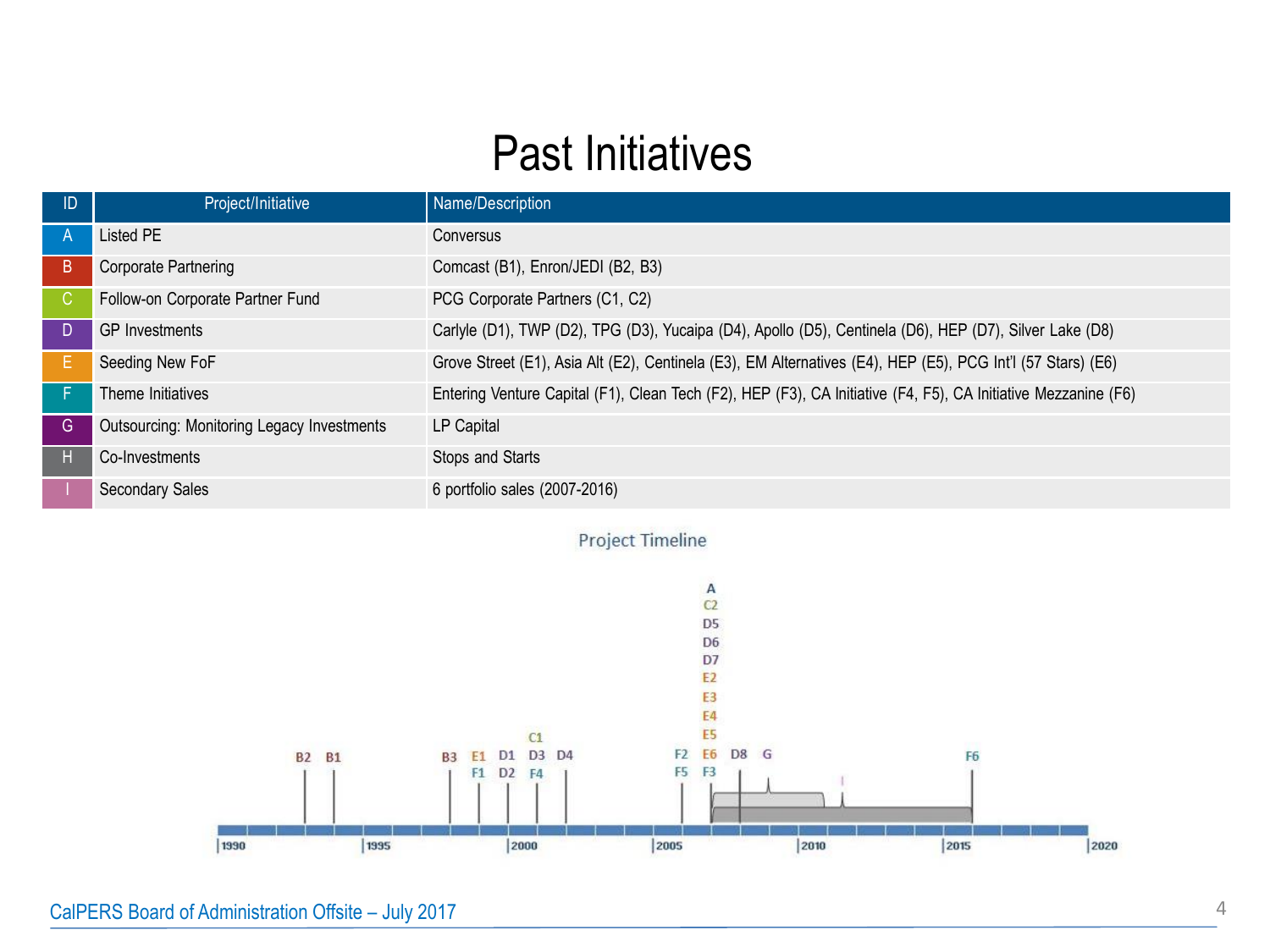# SWOT Analysis\*

| <b>Strengths</b>           | Weaknesses              |        |
|----------------------------|-------------------------|--------|
| <b>Brand</b>               | <b>Brand</b>            |        |
| <b>Size</b>                | <b>Size</b>             |        |
| Knowledge                  | <b>Relationships</b>    |        |
| <b>Thought Leader</b>      | <b>Legacy Portfolio</b> | $\cap$ |
| <b>Program Flexibility</b> | Governance              |        |
|                            | <b>Transparency</b>     |        |

| <b>Opportunities</b>   | <b>Threats</b>          |
|------------------------|-------------------------|
| <b>Brand</b>           | <b>Headline Risk</b>    |
| <b>Size</b>            | <b>Size</b>             |
| <b>Relationships</b>   | <b>Team Retention</b>   |
| Long-term Ownership    | <b>Legacy Portfolio</b> |
| Platform               | Consistency             |
| California             | <b>Regulations</b>      |
| <b>Spin-out Entity</b> | Competition             |

*\* Hamilton Lane report for CalPERS – June, 2017*

CalPERS Board of Administration Offsite – July 2017 5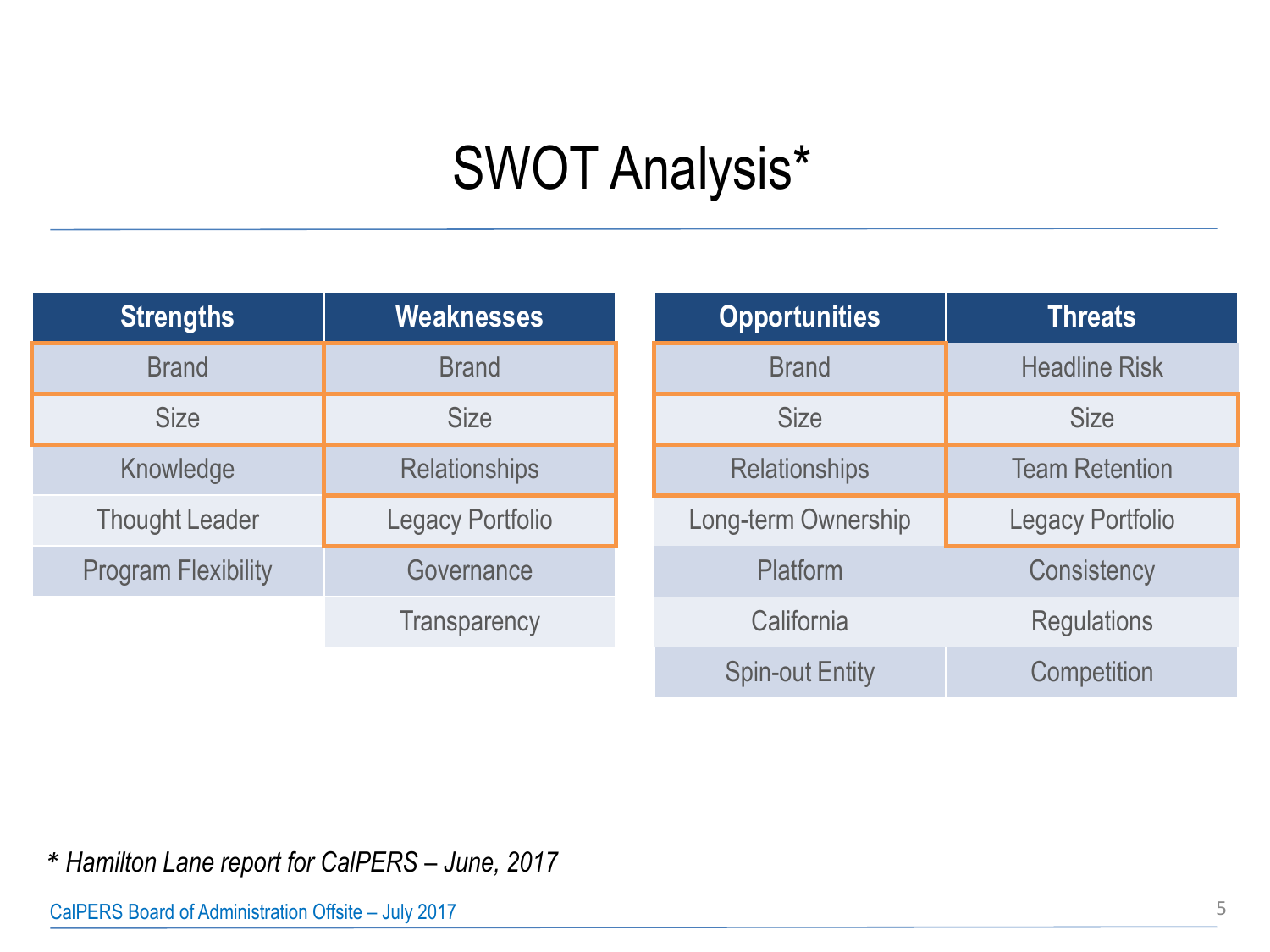# Characteristics of Successful LPs\*

- 1. Importance of clearly articulated strategy, consistently applied (both externally and internally)
- 2. Brand reputation viewed as a desirable LP
- 3. Staff resources with appropriate experience and consistency
- 4. Clear governance structure(s) providing timely and expert decision-making
- 5. Ongoing process of self-examination in place

*\*taken from Professor Josh Lerner presentation, PE Workshop, November 2015*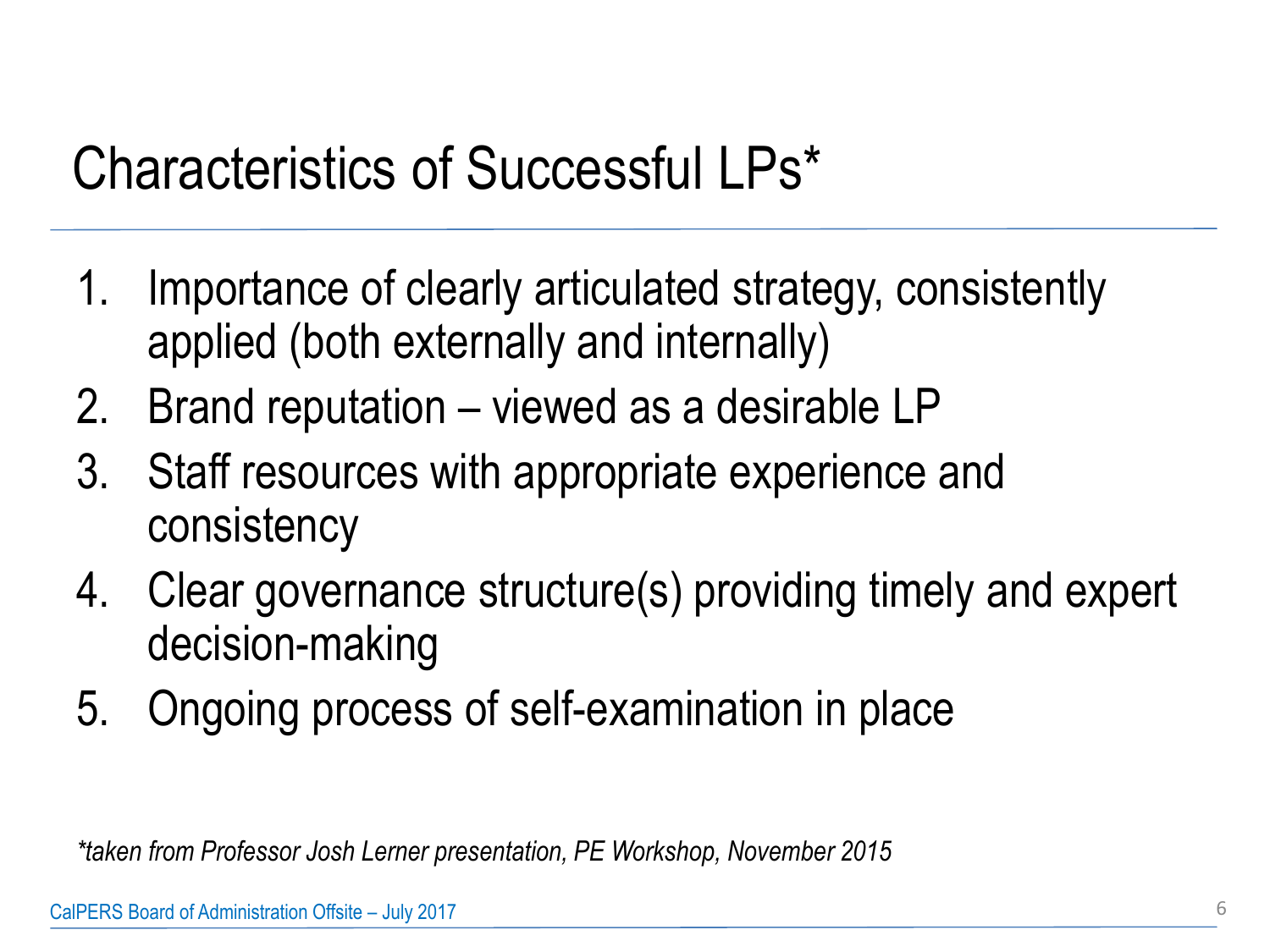# Listening Tour

- Process
- Recurring themes:
	- Importance of effective governance
	- Talent identification
	- Fee trends and co-investments
	- Negotiation trade-offs
	- Insourcing vs. outsourcing
	- Costs of a direct investing model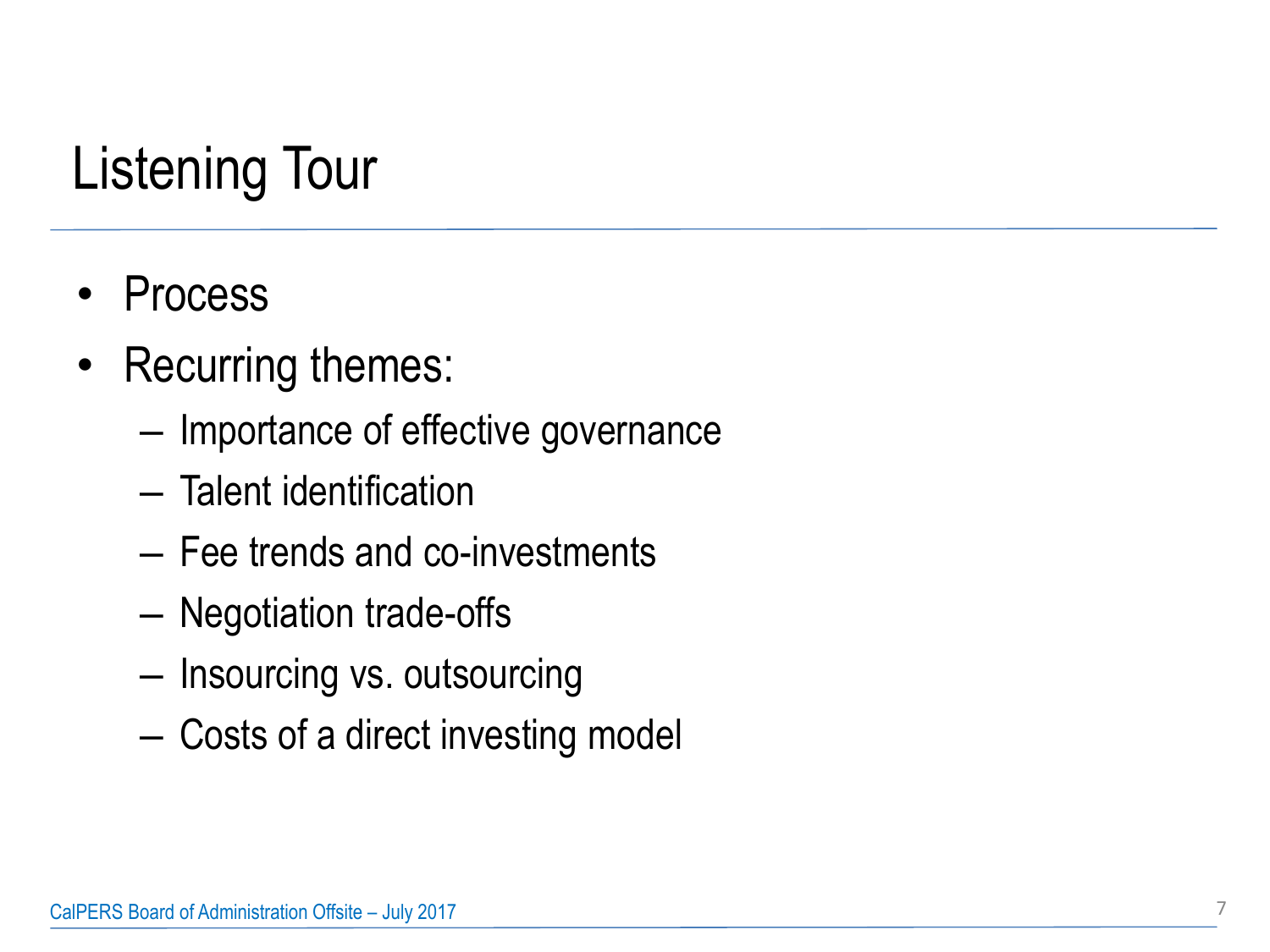## More of what we heard

- Likelihood of persistence of returns
- Companies fleeing or avoiding public markets
- Rate of change in an age of acceleration
- Drain of public company talent to private equity
- Disintermediation of talent from large GPs
- Parallels to real estate business evolution
- Impact of the millennial generation
- Owning great companies indefinitely
- Costs versus returns